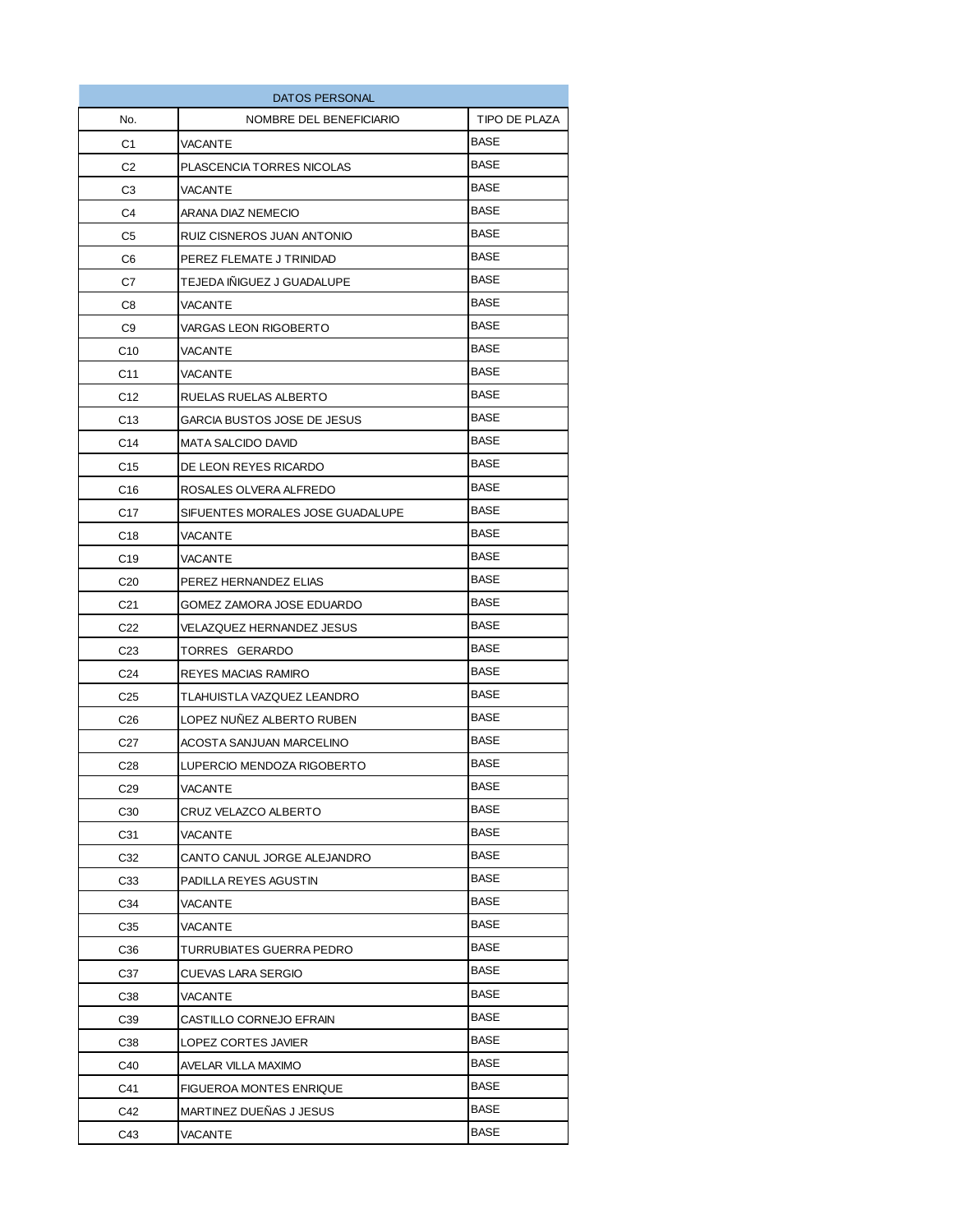| C44             | VACANTE                         | BASE        |
|-----------------|---------------------------------|-------------|
| C45             | REYES CORTES JUAN CARLOS        | BASE        |
| C46             | VARGAS CASTRO REYES             | <b>BASE</b> |
| C47             | VACANTE                         | BASE        |
| C48             | AGUILERA ALVAREZ JESUS          | BASE        |
| C49             | ESPINOZA CRUZ JUAN MANUEL       | BASE        |
| C <sub>50</sub> | VACANTE                         | BASE        |
| C51             | ESQUIVEL VILLANUEVA RAUL        | BASE        |
| C <sub>52</sub> | ROMERO CORTES ROBERTO           | <b>BASE</b> |
| C53             | ESTRADA URIBE GUSTAVO           | BASE        |
| C <sub>54</sub> | VACANTE                         | <b>BASE</b> |
| C55             | PENA MANDUJANO HECTOR           | <b>BASE</b> |
| C56             | VACANTE                         | <b>BASE</b> |
| C57             | <b>AGUILAR MARTINEZ ROBERTO</b> | BASE        |
| C58             | <b>GARCIA ALVARADO PABLO</b>    | BASE        |
| C <sub>59</sub> | REYES DAVALOS ERNESTO           | BASE        |
| C60             | VACANTE                         | BASE        |
| C61             | GONZALEZ RAMIREZ MIGUEL MOISES  | BASE        |
| C62             | VACANTE                         | BASE        |
| C63             | RIVAS CORTES ENRIQUE            | <b>BASE</b> |
| C64             | ORNELAS HUERTA JESUS ALEJANDRO  | BASE        |
| C65             | CABRERA DIAZ FEDERICO           | BASE        |
| C66             | VACANTE                         | BASE        |
| C67             | <b>BEJAR VILLA JOSE CARLOS</b>  | BASE        |
| C68             | ROSAS GOMEZ FRANCISCO ANTONIO   | BASE        |
| C69             | MOLINA BELIZ JUAN CARLOS        | BASE        |
| C70             | LOPEZ GUTIERREZ ALFREDO         | BASE        |
| C71             | ALBA MARTINEZ SALVADOR          | <b>BASE</b> |
| C72             | OROZCO SORIA FERNANDO           | <b>BASE</b> |
| C73             | COVARRUBIAS HERNANDEZ FERNANDO  | <b>BASE</b> |
| C74             | BARRERA LIZAOLA GERARDO         | BASE        |
| C75             | <b>BANUELOS GOMEZ MARIO</b>     | BASE        |
| C76             | MERCADO GOMEZ JOEL ALEJANDRO    | BASE        |
| C77             | TINOCO MORALES JOSE ALFREDO     | BASE        |
| C78             | ANDRADE MACIAS OSCAR            | BASE        |
| C79             | RODRIGUEZ DIAZ JOSE MARIO       | <b>BASE</b> |
| C80             | CABALLERO MORENO JESUS          | BASE        |
| C81             | VACANTE                         | BASE        |
| C82             | GONZALEZ OCHOA RAUL             | <b>BASE</b> |
| C83             | GUTIERREZ ESPARZA VICTOR MANUEL | BASE        |
| C84             | RAMIREZ SANCHEZ GONZALO         | BASE        |
| C85             | RAMOS MONTERO RAUL              | BASE        |
| C86             | LEON RAMIREZ GERARDO            | <b>BASE</b> |
| C87             | LUNA TORRES JOSE CRISTHIAN      | <b>BASE</b> |
| C88             | AGUILAR HERNANDEZ JOSE LUIS     | BASE        |
| C89             | <b>BADILLO CORTES RODRIGO</b>   | BASE        |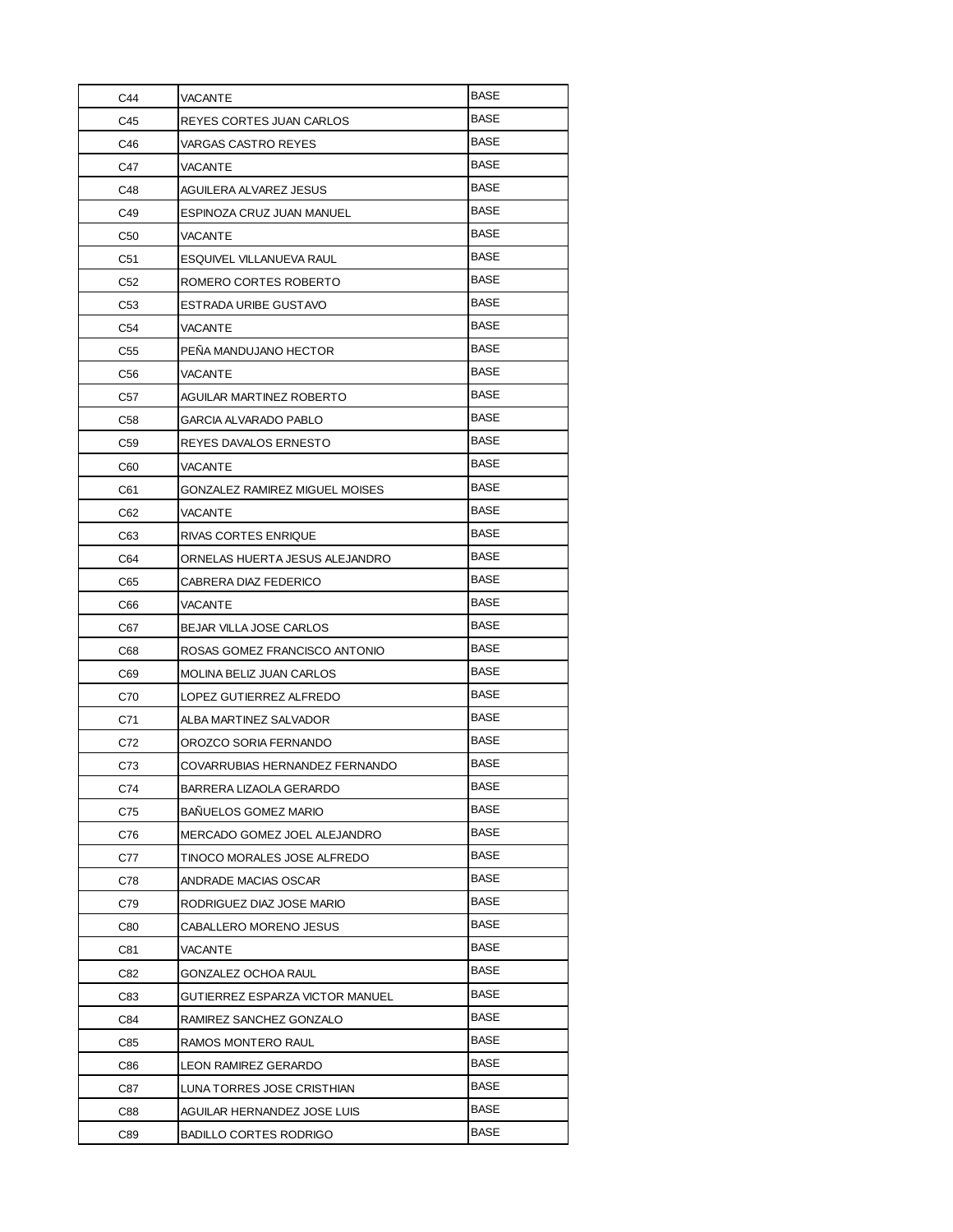| C90              | TORRES IBARRA JORGE                 | <b>BASE</b> |
|------------------|-------------------------------------|-------------|
| C91              | PRECIADO ARIAS MARIO FERNANDO       | <b>BASE</b> |
| C92              | OROZCO SILVA ROBERTO                | <b>BASE</b> |
| C93              | RODRIGUEZ FELIX FRANCISCO JAVIER    | <b>BASE</b> |
| C94              | MONFIL BENITEZ SAMUEL               | BASE        |
| C95              | MAGAÑA LARA JAIME                   | BASE        |
| C96              | CHAVEZ NAVA JESUS SALVADOR          | BASE        |
| C97              | RODRIGUEZ DURAN MARTIN              | BASE        |
| C98              | TORRES RAMOS JOSE GUADALUPE         | BASE        |
| C99              | <b>VACANTE</b>                      | <b>BASE</b> |
| C <sub>100</sub> | MEZA CALVARIO SALVADOR JUAN GABRIEL | <b>BASE</b> |
| C <sub>101</sub> | GONZALEZ VILLASENOR JAIME           | BASE        |
| C <sub>102</sub> | MARTINEZ LOPEZ JOSE MANUEL          | BASE        |
| C <sub>103</sub> | VACANTE                             | BASE        |
| C <sub>104</sub> | BERNALES CASILLAS FELIX ALFREDO     | BASE        |
| C <sub>105</sub> | RUIZ MIRELES JOSE MANUEL            | BASE        |
| C <sub>106</sub> | GALVAN PEREZ JUAN CARLOS            | BASE        |
| C <sub>107</sub> | LANGARICA LOPEZ JUAN RAMON          | BASE        |
| C <sub>108</sub> | VACANTE                             | <b>BASE</b> |
| C <sub>109</sub> | GARCIA DE ALBA MARIO OSCAR          | BASE        |
| C <sub>110</sub> | BARTOLO HERNANDEZ RODOLFO           | BASE        |
| C <sub>111</sub> | PEREZ ORTIZ HECTOR                  | BASE        |
| C112             | <b>JIMENEZ QUINTERO FELIPE</b>      | BASE        |
| C <sub>113</sub> | MONREAL ZARATE JUAN JOSE            | BASE        |
| C114             | AGUILAR MACIAS MIGUEL ANGEL         | BASE        |
| C115             | ARVIZU PERALES GUSTAVO              | BASE        |
| C116             | VACANTE                             | BASE        |
| C117             | PENA RAYGOZA MARIO ALBERTO          | BASE        |
| C118             | PERFECTO MEZA CRISTIAN ADAN         | <b>BASE</b> |
| C119             | RAMIREZ CAMACHO JOSE                | BASE        |
| C120             | JAUREGUI ROMO GUILLERMO             | <b>BASE</b> |
| C <sub>121</sub> | VACANTE                             | BASE        |
| C122             | SALAZAR LUNA FLORENTINO             | BASE        |
| C <sub>123</sub> | <b>GARCIA PRECIADO ENRIQUE</b>      | BASE        |
| C124             | SALAZAR LOPEZ SALVADOR              | <b>BASE</b> |
| C <sub>125</sub> | MONTELONGO PEREZ MARIO ALBERTO      | BASE        |
| C126             | BASURTO CAMARENA CRISTOBAL JAVIER   | BASE        |
| C127             | GONZALEZ VALADEZ JOSE ANTONIO       | BASE        |
| C128             | LANDEROS GARCIA SERGIO              | BASE        |
| C129             | MACIEL JIMENEZ HECTOR ADRIAN        | BASE        |
| C130             | RAMIREZ GONZALEZ ALBERTO            | BASE        |
| C <sub>131</sub> | ARIAS PALACIOS EDUARDO              | BASE        |
| C132             | GUTIERREZ OROZCO PEDRO DAMIAN       | BASE        |
| C <sub>133</sub> | VACANTE                             | BASE        |
| C <sub>134</sub> | MUNOZ JIMENEZ OSCAR JESUS           | BASE        |
| C135             | DELGADO CALDERON NICOLAS            | BASE        |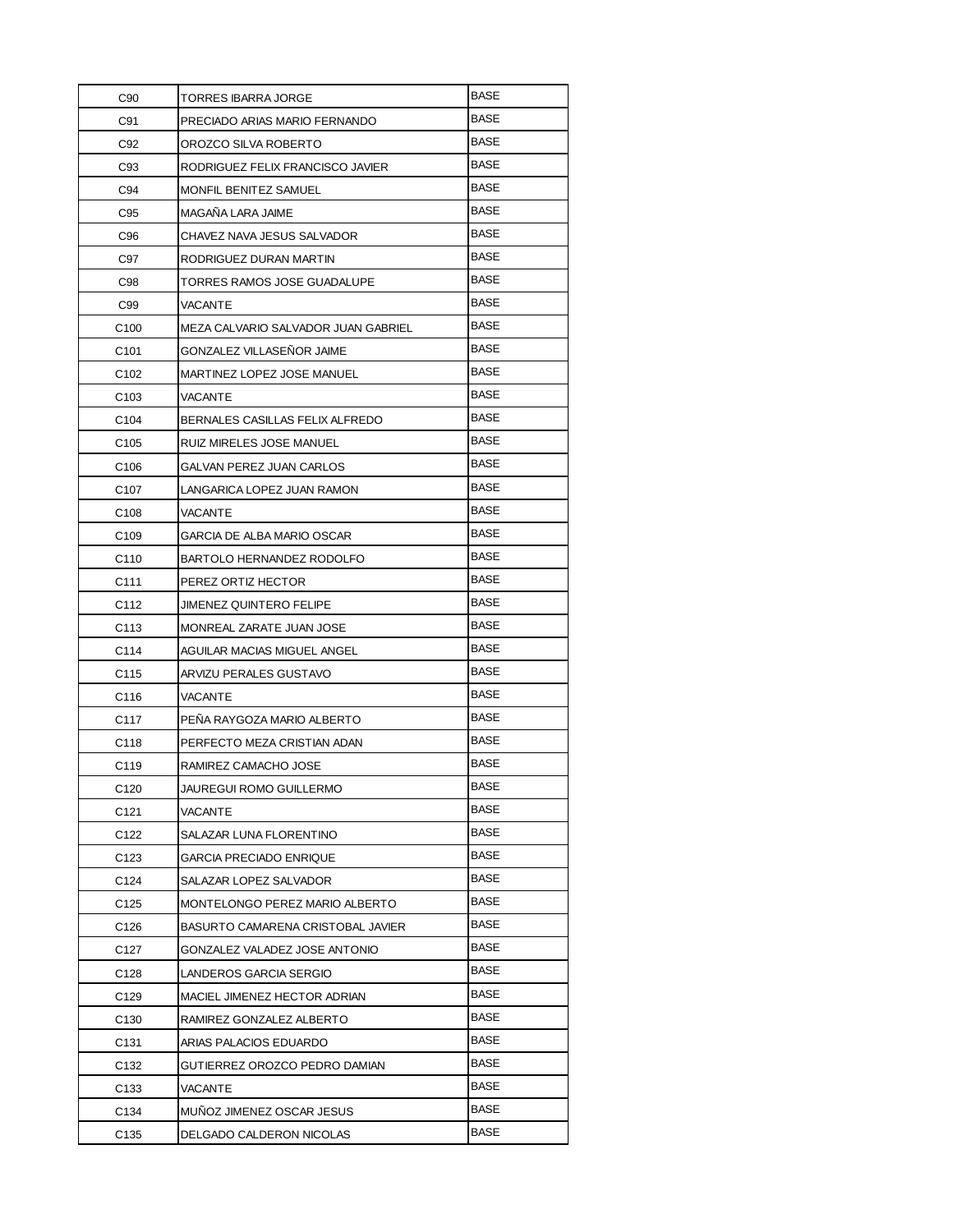| C <sub>136</sub> | AVALOS MENDOZA LUIS MANUEL            | <b>BASE</b> |
|------------------|---------------------------------------|-------------|
| C <sub>137</sub> | GONZALEZ BERNAL HUMBERTO              | <b>BASE</b> |
| C <sub>138</sub> | VACANTE                               | <b>BASE</b> |
| C <sub>139</sub> | RODRIGUEZ MURILLO OLIVER IRAM         | <b>BASE</b> |
| C <sub>140</sub> | HERNANDEZ CERVANTES RUBEN MARTIN      | BASE        |
| C141             | GUTIERREZ MARTINEZ JOSE ADRIAN        | BASE        |
| C <sub>142</sub> | VAZQUEZ PALAFOX JOSE DE JESUS         | <b>BASE</b> |
| C <sub>143</sub> | PRECIADO PEREZ FELIPE DE JESUS        | <b>BASE</b> |
| C144             | VACANTE                               | <b>BASE</b> |
| C145             | AGUILAR QUINTANILLA J MAXIMINO        | <b>BASE</b> |
| C146             | BRAVO RAMOS FRANCISCO DE ASIS         | <b>BASE</b> |
| C147             | MORALES RUVALCABA ANTONIO JUAN ARTURO | <b>BASE</b> |
| C148             | RUIZ HUERTA ANTONIO                   | <b>BASE</b> |
| C149             | ESPARZA MIGUEL JESUS                  | <b>BASE</b> |
| C <sub>150</sub> | GARCIA SANDOVAL VICTOR                | <b>BASE</b> |
| C <sub>151</sub> | DE LUNA PEREZ HECTOR MARTIN           | <b>BASE</b> |
| C <sub>152</sub> | DURAN CARRILLO FRANCISCO JAVIER       | <b>BASE</b> |
| C <sub>153</sub> | FLORES MACIAS RAMON                   | <b>BASE</b> |
| C <sub>154</sub> | REYES CORTES ALEJANDRO                | BASE        |
| C <sub>155</sub> | ALCALA SANCHEZ ROBERTO CARLOS         | BASE        |
| C <sub>156</sub> | RIVERA QUEZADA JOSE LUIS              | BASE        |
| C <sub>157</sub> | SAHAGUN OCHOA MIGUEL ANGEL            | <b>BASE</b> |
| C <sub>158</sub> | HERRERA RUIZ JULIO CESAR              | BASE        |
| C <sub>159</sub> | PEREZ CARRILLO EFRAIN                 | <b>BASE</b> |
| C <sub>160</sub> | <b>VACANTE</b>                        | <b>BASE</b> |
| C161             | VACANTE                               | <b>BASE</b> |
| C <sub>162</sub> | JIMENEZ MAGAÑA JOSE ALFREDO           | <b>BASE</b> |
| C <sub>163</sub> | NAPOLES SOLIS ALFREDO                 | BASE        |
| C <sub>164</sub> | VACANTE                               | <b>BASE</b> |
| C <sub>165</sub> | VALENCIA BARAJAS SALVADOR             | BASE        |
| C166             | VACANTE                               | <b>BASE</b> |
| C <sub>167</sub> | CAMARENA PUENTE GILBERTO              | <b>BASE</b> |
| C <sub>168</sub> | CONTRERAS LOPEZ GENARO                | BASE        |
| C <sub>169</sub> | VACANTE                               | BASE        |
| C <sub>170</sub> | <b>HARO RODRIGUEZ ISIDRO</b>          | BASE        |
| C <sub>171</sub> | LOPEZ PALOMAR GENARO DE JESUS         | <b>BASE</b> |
| C172             | SALAZAR SALAZAR JOSE DE JESUS         | BASE        |
| C173             | VACANTE                               | BASE        |
| C174             | CHAVEZ ARELLANO SALVADOR              | <b>BASE</b> |
| C175             | CORONADO HUIZAR LUIS RENE             | <b>BASE</b> |
| C176             | MARTINEZ SUAREZ VICTOR HUGO           | <b>BASE</b> |
| C177             | OROZCO MONTES HUGO EDUARDO            | <b>BASE</b> |
| C178             | VACANTE                               | <b>BASE</b> |
| C <sub>179</sub> | VACANTE                               | <b>BASE</b> |
| C180             | CASILLAS DAVALOS JOEL                 | BASE        |
| C181             | GARCIA POLANCO SANTIAGO               | BASE        |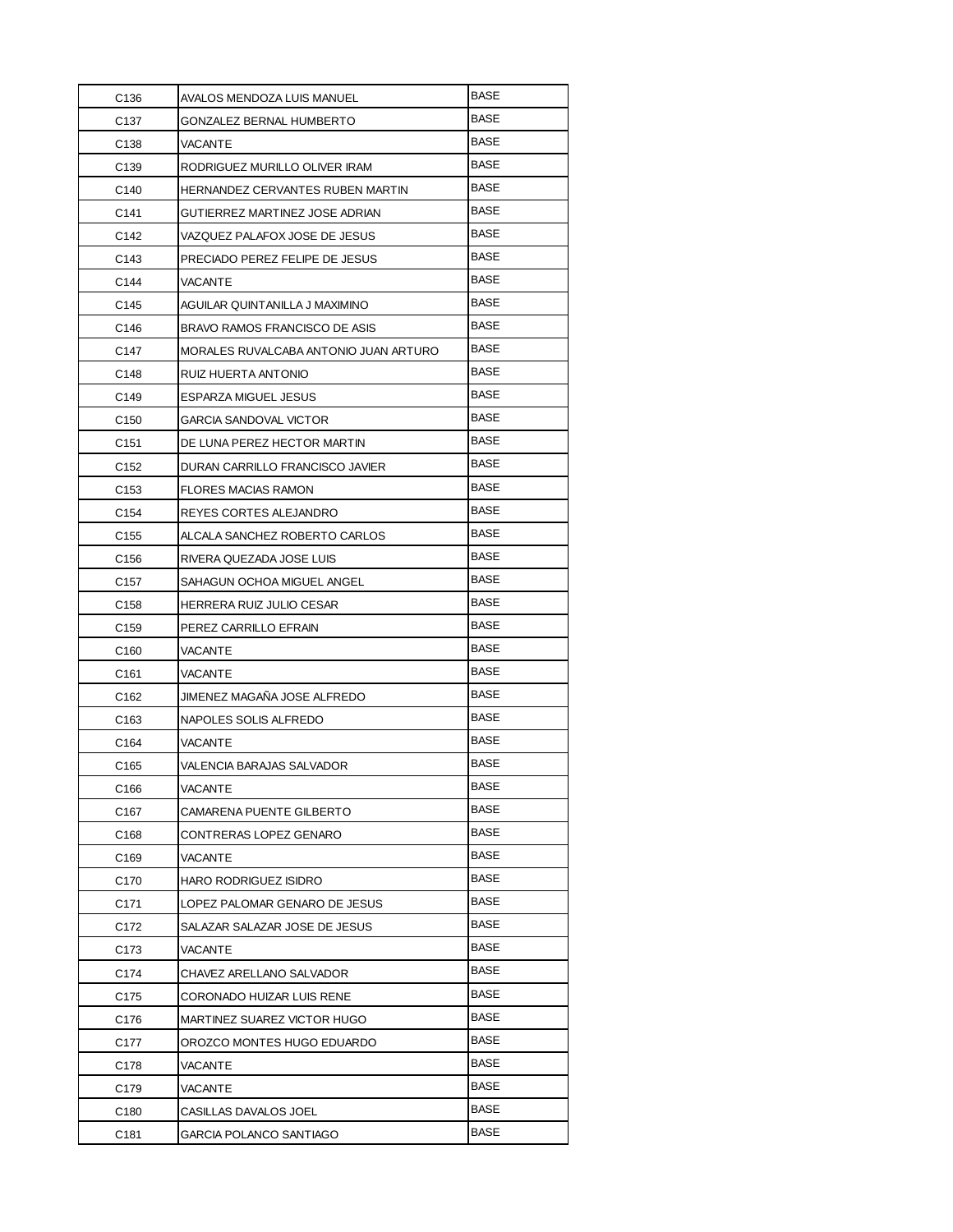| C182              | MONTANO RODRIGUEZ JOSE REFUGIO | <b>BASE</b> |
|-------------------|--------------------------------|-------------|
| C183              | ORTIZ CRUZ JOSE ALFREDO        | <b>BASE</b> |
| C184              | PONCE GUTIERREZ RICARDO        | <b>BASE</b> |
| C <sub>185</sub>  | ROMO MORALES LINO              | BASE        |
| C186              | VACANTE                        | BASE        |
| C <sub>187</sub>  | OGARRIO ROMERO LUIS ALBERTO    | BASE        |
| C188              | CASTILLO MOLINA ARMANDO        | <b>BASE</b> |
| C189              | VACANTE                        | <b>BASE</b> |
| C <sub>190</sub>  | DE LA ROSA RODRIGUEZ SALVADOR  | <b>BASE</b> |
| C <sub>191</sub>  | VACANTE                        | <b>BASE</b> |
| C <sub>192</sub>  | VEGA ARRIAGA ALFREDO           | <b>BASE</b> |
| C <sub>193</sub>  | VACANTE                        | <b>BASE</b> |
| C194              | OLIVAREZ JIMENEZ JAIME         | BASE        |
| C <sub>195</sub>  | REYES GUZMAN MANUEL HUGO       | <b>BASE</b> |
| C196              | BALLARDO RODRIGUEZ CESAR       | <b>BASE</b> |
| C <sub>197</sub>  | OROZCO ROMO SALVADOR           | <b>BASE</b> |
| C198              | <b>VACANTE</b>                 | <b>BASE</b> |
| C <sub>199</sub>  | DAVALOS LUNA ALFREDO           | BASE        |
| C <sub>200</sub>  | VACANTE                        | BASE        |
| C <sub>201</sub>  | TORRES RANGEL CASIMIRO         | BASE        |
| C <sub>202</sub>  | VEGA CARRION JOSE RICARDO      | <b>BASE</b> |
| C <sub>203</sub>  | VACANTE                        | <b>BASE</b> |
| C <sub>204</sub>  | BAUTISTA GONZALEZ MACEDONIO    | BASE        |
| C <sub>205</sub>  | LOPEZ NAVARRO JORGE ALBERTO    | <b>BASE</b> |
| C <sub>206</sub>  | LOPEZ PRIETO JOSE GABRIEL      | <b>BASE</b> |
| C <sub>20</sub> 7 | MERCADO SERRANO ALEJANDRO      | <b>BASE</b> |
| C <sub>208</sub>  | <b>VACANTE</b>                 | <b>BASE</b> |
| C <sub>209</sub>  | VACANTE                        | BASE        |
| C <sub>210</sub>  | AVILA BENITEZ LUIS ALBERTO     | <b>BASE</b> |
| C211              | MENA GUTIERREZ LUIS ALBERTO    | <b>BASE</b> |
| C212              | GUIZAR ORTIZ ISAIAS ADAN       | BASE        |
| C <sub>213</sub>  | VACANTE                        | BASE        |
| C214              | LOPEZ MARTINEZ ANGEL ISMAEL    | BASE        |
| C <sub>215</sub>  | GUTIERREZ LOPEZ ALEJANDRO      | BASE        |
| C216              | ROMO GOMEZ LUIS FERNANDO       | BASE        |
| C217              | PEREZ HERNANDEZ EDGAR OMAR     | BASE        |
| C218              | SANCHEZ GODINES VICTOR         | BASE        |
| C219              | RIOS MARTINEZ SALVADOR         | BASE        |
| C220              | VACANTE                        | BASE        |
| C221              | VACANTE                        | BASE        |
| C222              | HERNANDEZ MENDEZ JUAN CARLOS   | BASE        |
| C <sub>223</sub>  | PRECIADO FLORES PEDRO          | BASE        |
| C224              | GONZALEZ CHAVEZ JOSE CRUZ      | BASE        |
| C225              | ENRIQUEZ TABARES ROBERTO       | BASE        |
| C226              | ESTRADA ZARATE JAVIER          | BASE        |
| C227              | ENCISO ANDRADE JUAN JOSE       | BASE        |
|                   |                                |             |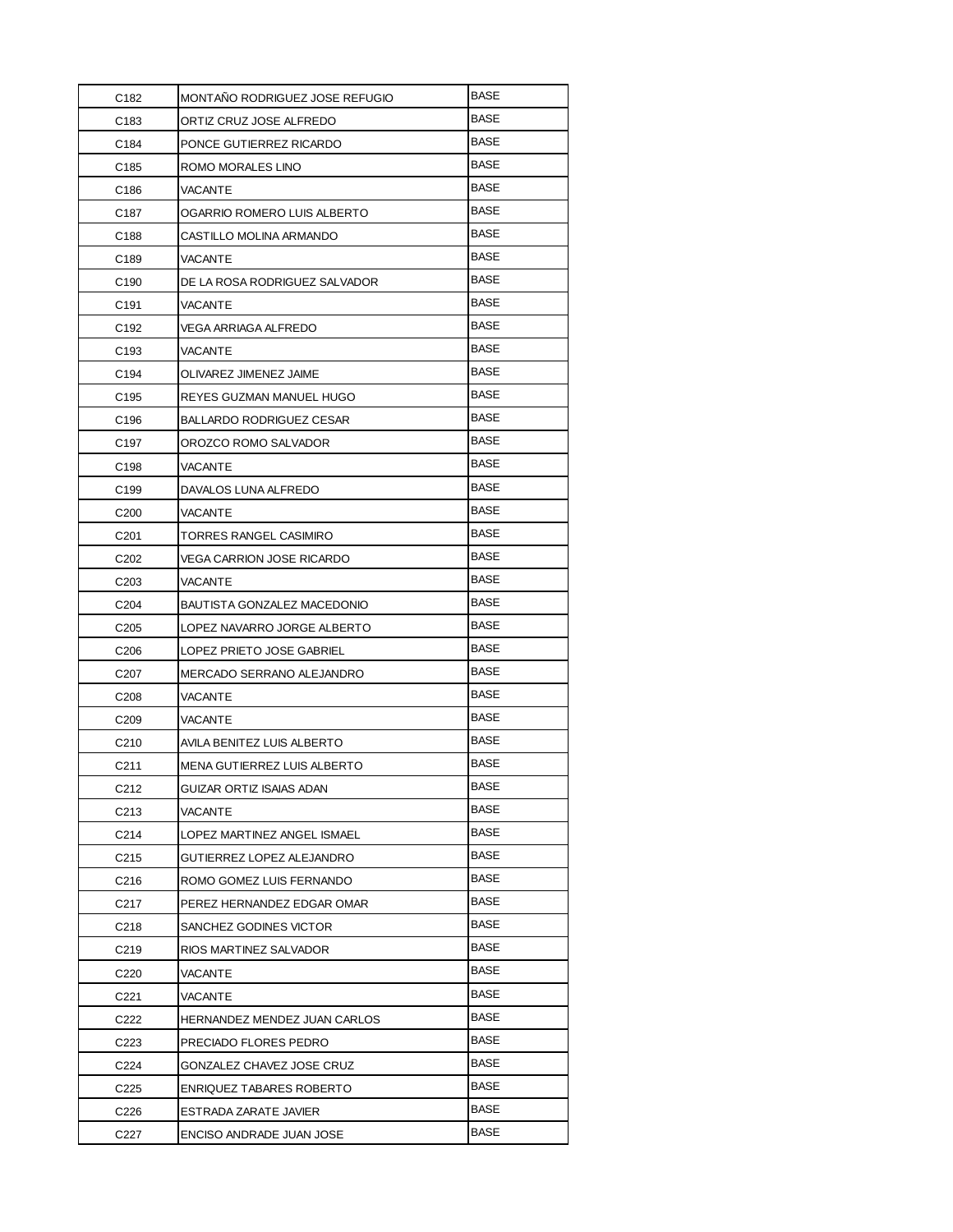| C228             | <b>GARCIA ZARATE JUAN CARLOS</b>      | BASE        |
|------------------|---------------------------------------|-------------|
| C229             | VACANTE                               | <b>BASE</b> |
| C <sub>230</sub> | SUAREZ SALDAÑA ROBERTO CARLOS         | <b>BASE</b> |
| C <sub>231</sub> | LOPEZ FLORES LUIS MANUEL              | <b>BASE</b> |
| C <sub>232</sub> | MARTINEZ OROZCO OSCAR                 | BASE        |
| C <sub>233</sub> | ROSAS LOPEZ RICARDO                   | BASE        |
| C <sub>234</sub> | MARTINEZ CONDE SERGIO VALENTE         | BASE        |
| C <sub>235</sub> | <b>VACANTE</b>                        | BASE        |
| C <sub>236</sub> | <b>VACANTE</b>                        | <b>BASE</b> |
| C <sub>237</sub> | GONZALEZ BECERRA JAVIER               | BASE        |
| C238             | GONZALEZ ORTIZ SAUL EDGARDO           | <b>BASE</b> |
| C <sub>239</sub> | LOPEZ HERNANDEZ JUAN MANUEL           | BASE        |
| C240             | MALDONADO LOZANO SANTOS EDUARDO       | BASE        |
| C241             | ALVAREZ LOPEZ MARCO ANTONIO           | BASE        |
| C <sub>242</sub> | ROSALES LOPEZ JOSE GUADALUPE          | BASE        |
| C243             | <b>VACANTE</b>                        | BASE        |
| C <sub>244</sub> | ENCINA PUGA JUAN CARLOS               | BASE        |
| C245             | JUAREZ RAMIREZ PEDRO ARMANDO          | <b>BASE</b> |
| C246             | PRECIADO GAYTAN JUAN MARTIN           | BASE        |
| C247             | <b>VACANTE</b>                        | BASE        |
| C248             | <b>VACANTE</b>                        | <b>BASE</b> |
| C249             | LOPEZ FUENTES LUIS RAUL               | BASE        |
| C <sub>250</sub> | ROMERO MEDINA SAUL                    | BASE        |
| C <sub>251</sub> | VACANTE                               | BASE        |
| C <sub>252</sub> | CHAVIRA GONZALEZ FERMIN               | BASE        |
| C <sub>253</sub> | GONZALEZ RODRIGUEZ ABRAHAM            | <b>BASE</b> |
| C <sub>254</sub> | LUPERCIO JIMENEZ FERNANDO             | BASE        |
| C <sub>255</sub> | VAZQUEZ SOLIS VICTOR MANUEL           | BASE        |
| C <sub>256</sub> | <b>VACANTE</b>                        | <b>BASE</b> |
| C <sub>257</sub> | VACANTE                               | BASE        |
| C <sub>258</sub> | FRANCO OLVERA CESAR GUILLERMO         | BASE        |
| C <sub>259</sub> | <b>VACANTE</b>                        | BASE        |
| C <sub>260</sub> | MANZANO NUÑEZ ENRICO VICTORIANO       | BASE        |
| C <sub>261</sub> | RUVALCABA RUIZ LUIS ALBERTO           | <b>BASE</b> |
| C <sub>262</sub> | <b>IBARRA DOMINGUEZ VICTOR MANUEL</b> | BASE        |
| C <sub>263</sub> | CERVANTES HERRERA ALEJANDRO           | <b>BASE</b> |
| C <sub>264</sub> | <b>HERNANDEZ FRUTOS ALFONSO</b>       | <b>BASE</b> |
| C <sub>265</sub> | JIMENEZ MARTINEZ EDWIN MARTIN         | BASE        |
| C <sub>266</sub> | RODRIGUEZ CHAVEZ JORGE ALBERTO        | BASE        |
| C267             | <b>VACANTE</b>                        | BASE        |
| C <sub>268</sub> | CABRERA RODRIGUEZ LUIS ALBERTO        | BASE        |
| C <sub>269</sub> | VACANTE                               | BASE        |
| C270             | LIMON CARBAJAL SALVADOR               | BASE        |
| C <sub>271</sub> | REYES MEDINA EFRAIN                   | BASE        |
| C272             | <b>BRIONES ROJAS PEDRO</b>            | BASE        |
| C273             | RESENDIZ MARTINEZ MARIO               | BASE        |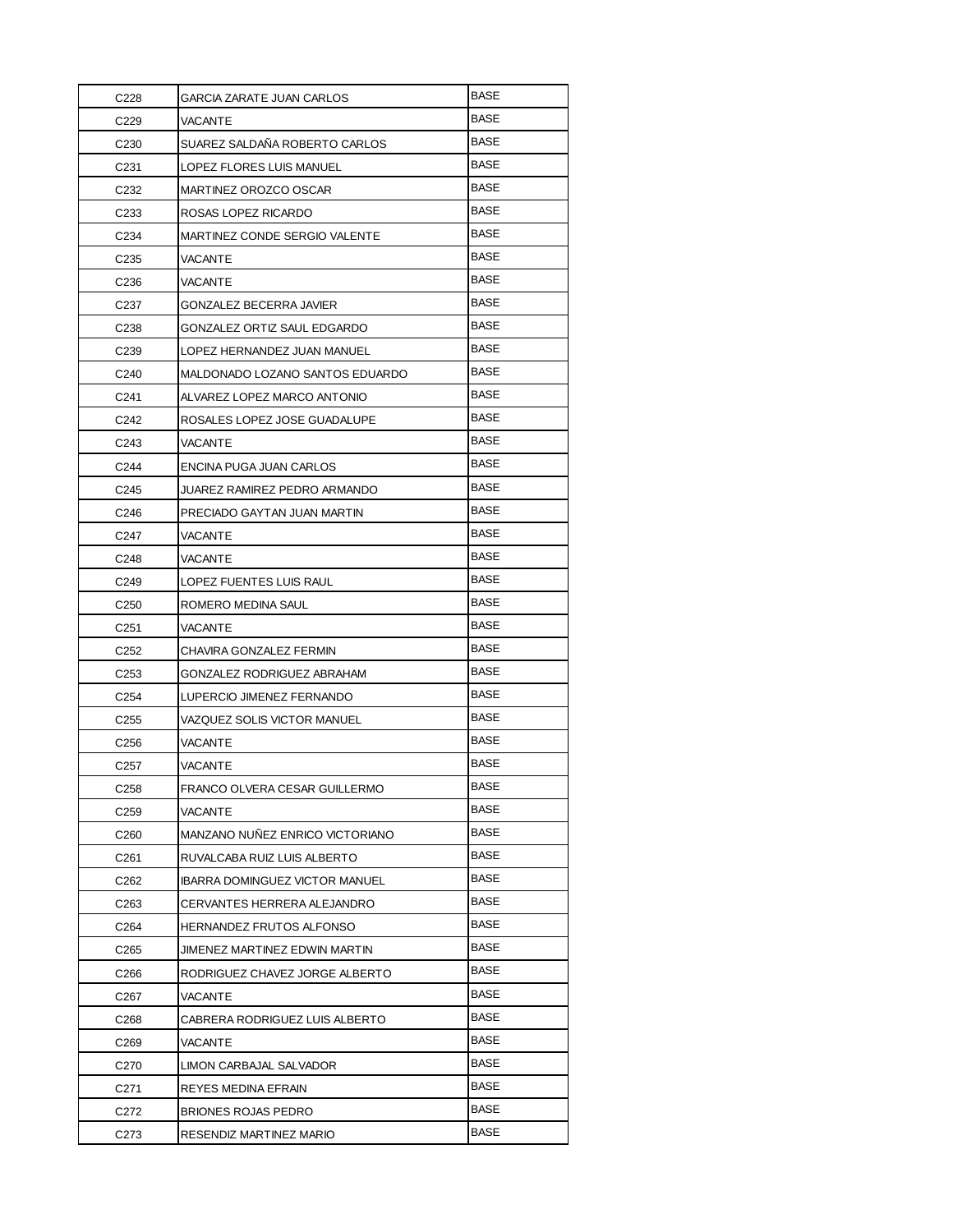| C274             | GONZALEZ JAUREGUI ANTONIO            | <b>BASE</b> |
|------------------|--------------------------------------|-------------|
| C275             | VELAZQUEZ GARCIA FERNANDO            | <b>BASE</b> |
| C276             | VACANTE                              | BASE        |
| C277             | HERNANDEZ NUÑEZ FELIPE DE JESUS      | BASE        |
| C278             | PLAZOLA GONZALEZ RICARDO             | <b>BASE</b> |
| C279             | ALVAREZ TORRES ARTURO                | BASE        |
| C280             | VACANTE                              | <b>BASE</b> |
| C <sub>281</sub> | BRECEDA MORENO JUAN JOSE DE JESUS    | <b>BASE</b> |
| C282             | VACANTE                              | <b>BASE</b> |
| C <sub>283</sub> | <b>VACANTE</b>                       | <b>BASE</b> |
| C284             | GARCIA SANDOVAL RODRIGO              | <b>BASE</b> |
| C <sub>285</sub> | AYALA ALVAREZ JUAN RAFAEL            | BASE        |
| C286             | MARQUEZ RAMOS JOSE MIGUEL            | BASE        |
| C287             | ROBLEDO ENCISO FRANCISCO JAVIER      | <b>BASE</b> |
| C <sub>288</sub> | GARCIA TAPIA GUSTAVO                 | <b>BASE</b> |
| C289             | VACANTE                              | <b>BASE</b> |
| C <sub>290</sub> | VACANTE                              | <b>BASE</b> |
| C <sub>291</sub> | TORRES ARELLANO JUAN CARLOS SANTIAGO | BASE        |
| C <sub>292</sub> | ROBLES DURAN FERNANDO                | BASE        |
| C293             | VACANTE                              | BASE        |
| C <sub>294</sub> | HUERTA RODRIGUEZ RAFAEL              | <b>BASE</b> |
| C295             | VACANTE                              | <b>BASE</b> |
| C <sub>296</sub> | GONZALEZ RIVAS CESAR EDUARDO         | BASE        |
| C297             | VAZQUEZ SOTO JORGE ALBERTO           | <b>BASE</b> |
| C <sub>298</sub> | VACANTE                              | <b>BASE</b> |
| C <sub>299</sub> | VACANTE                              | <b>BASE</b> |
| C <sub>300</sub> | VACANTE                              | <b>BASE</b> |
| C301             | VACANTE                              | BASE        |
| C302             | VACANTE                              | <b>BASE</b> |
| C303             | VACANTE                              | <b>BASE</b> |
| C304             | CASTILLO ALCARAZ LUIS IGNACIO        | BASE        |
| C305             | MONTOYA GOMEZ ADOLFO CARLOS          | BASE        |
| C306             | DIAZ MONTEJANO JOSE MARTIN           | BASE        |
| C307             | VACANTE                              | BASE        |
| C308             | VACANTE                              | BASE        |
| C309             | ORTEGA CORDOVA GUILLERMO             | BASE        |
| C310             | GONZALEZ GARCIA CARLOS               | <b>BASE</b> |
| C311             | CASTOR LOPEZ ARTURO                  | <b>BASE</b> |
| C313             | VACANTE                              | <b>BASE</b> |
| C314             | VACANTE                              | BASE        |
| C315             | VACANTE                              | BASE        |
| C316             | VACANTE                              | BASE        |
| C317             | VACANTE                              | BASE        |
| C318             | VACANTE                              | BASE        |
| C319             | VACANTE                              | <b>BASE</b> |
| C320             | VACANTE                              | BASE        |